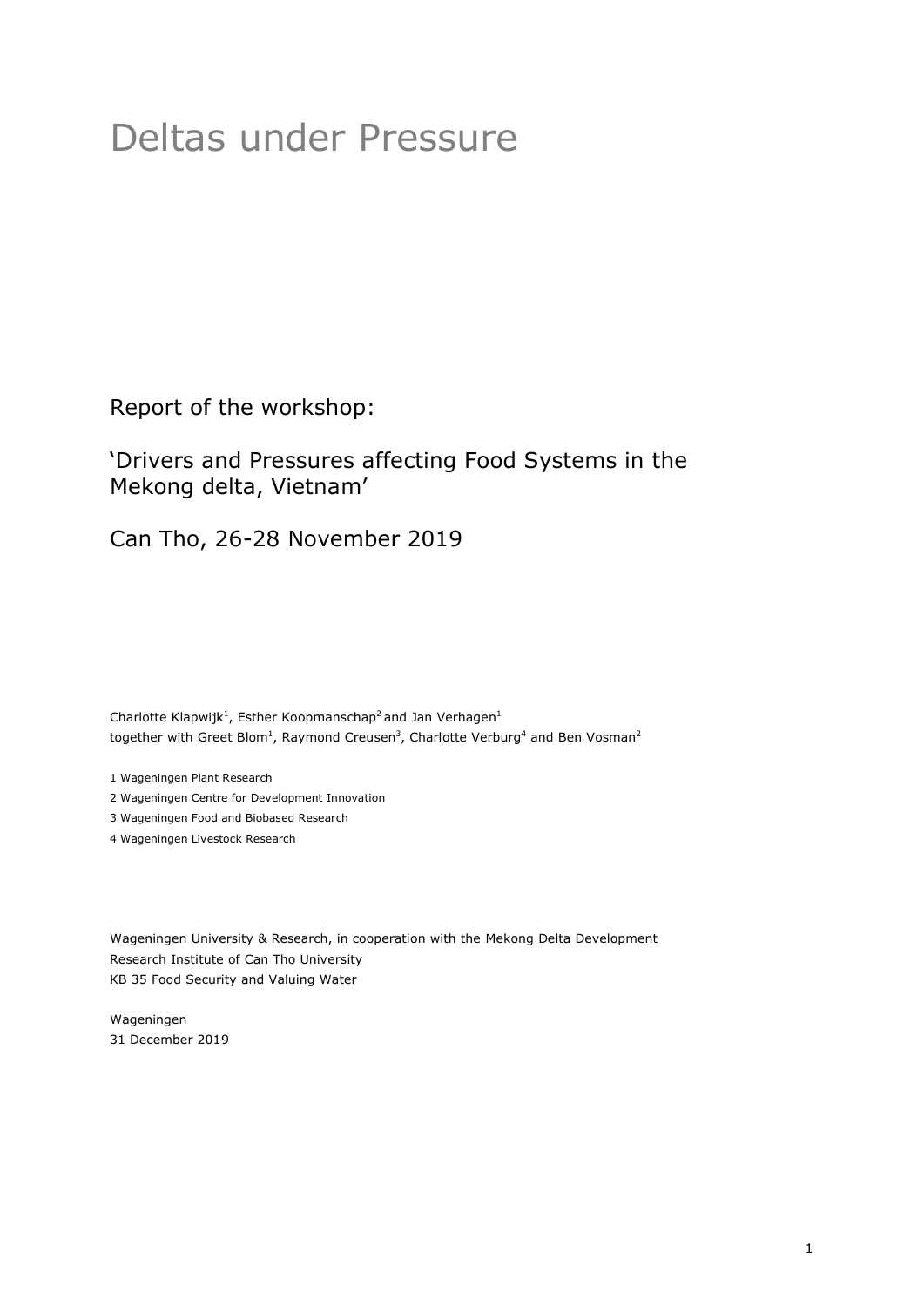# 1 Background

## 1.1 Contributing to the research agenda for deltas

Deltas are dynamic systems providing conditions for economic activities such as agriculture and fisheries. At the same time, deltas are delicate systems that are vulnerable to climate change, notably sea level rise and associated saltwater intrusion, flooding, storms and drought. Additionally, existing problems related to poor agricultural practices, pollution, and urbanisation will most likely be aggravated by climate change. It is, however, also a catalyst prompting action towards more resilient and carbon neutral economic development pathways.

The mission of the knowledge base program 'Food security and valuing water' is contributing to SDG 2 'Zero Hunger' via interdisciplinary research (see link), works on strategic research laying the foundation for knowledge that will be relevant to policymakers and industrial partners in the coming 5 to 10 years.

One of the thematic areas under the "Food security and valuing water" knowledge base programs is the theme 'Deltas under Pressure', which aims to contribute to the development, design and implementation of transition pathways towards sustainable and climate-smart food systems in deltas by combining forces in the agri-food and water domains. In close cooperation with local scientists and other stakeholders, pilot studies are designed to understand the local food systems and define transition pathways towards sustainable food systems. Pilot areas for 'Deltas under Pressure' are the Mekong Delta in Vietnam and the Ganges Brahmaputra Delta in Bangladesh.

#### **This report**

The focus of this report is on the development and design of a pilot study in the Mekong Delta. It provides an overview of the main outputs of a workshop that was held in Can Tho, Vietnam, from 26 to 28 November 2019. Can Tho University hosted the event through the Mekong Delta Development Research Institute (MDI).

#### MDI and CTU

The Mekong Delta Development Research Institute (MDI) is an interdisciplinary training and research organization of Can Tho University (CTU). MDI was established by CTU on March 24th, 2005 and originates from the Mekong Delta Farming Systems Research and Development Institute. As a unit of Can Tho University, the Mekong Delta Development Research Institute (MDI) is a leading interdisciplinary centre for applied research on rural resources management and socio-economic development in the Mekong region. For more information: CTU (https://ctu.edu.vn/en) and MDI (https://mdi.ctu.edu.vn/en)

## 1.2 Workshop scope

This workshop followed a scoping mission held in June 2019 (17-28<sup>th</sup>, internal report). During that scoping mission, Can Tho University (CTU) and more specifically the Mekong Delta Development Institute (MDI), was identified as key research partner. The three-day workshop in November 2019 aimed at bringing together different views of stakeholders, in order to formulate a joined research agenda, embedded in local research- and institutional structures, as well as agreement on the site of the pilot study.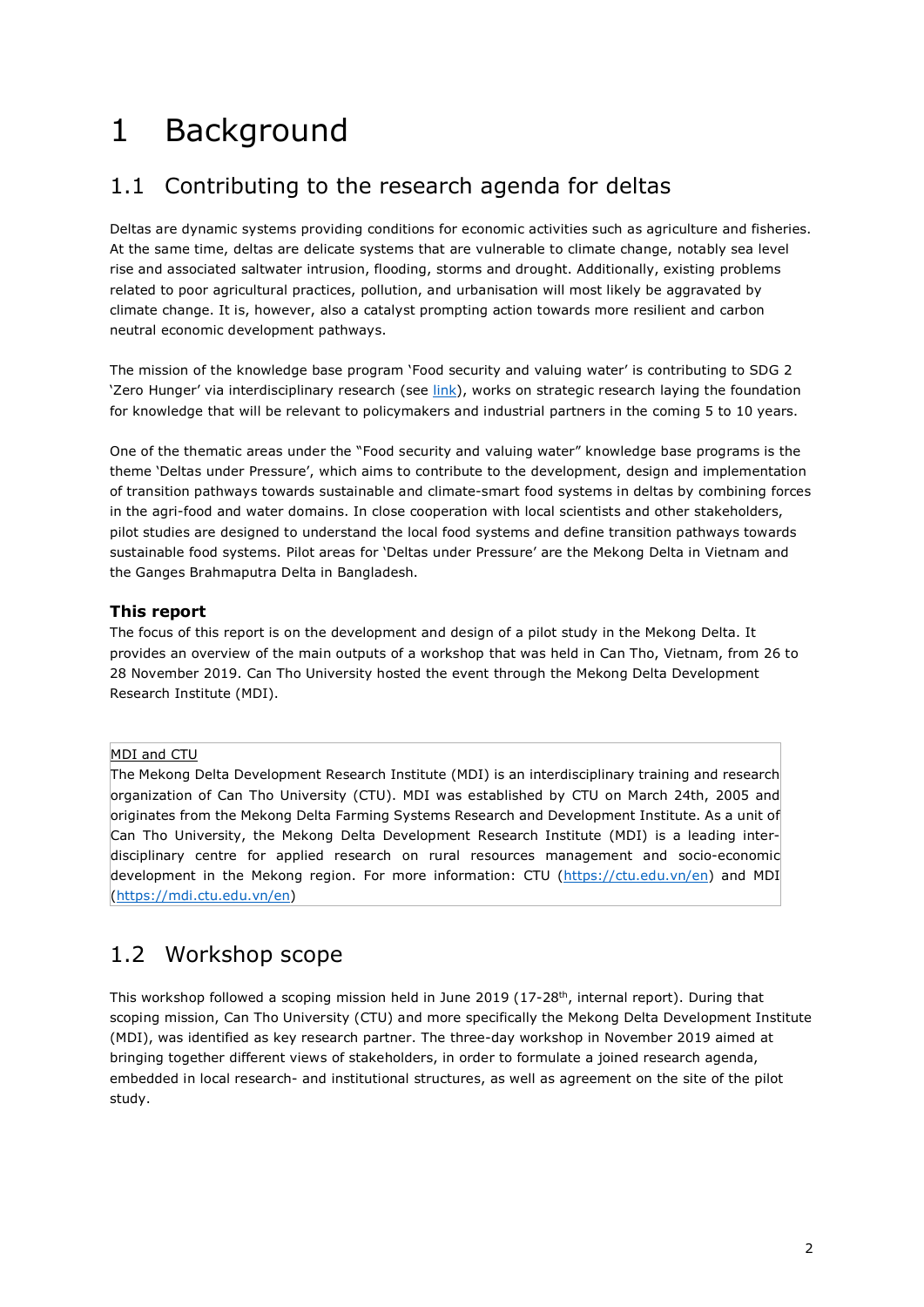Specific objectives were to:

- Evaluate the opportunities for optimal use of salinizing regions by producing and breeding salt tolerant crops and livestock with high potential to overcome stress situations
- Test different cultivars and breeds and their resistance to salt as well as pests and diseases
- Determine the most suitable farm management strategy or strategies to cope with changing saline circumstances
- Identify the trade-offs for obtaining the water quality (salinity) required and study the availability and effectiveness of water desalination/purification techniques
- Create enhanced insight in possibilities for reuse of manure and waste water in crop and vegetable production (i.e. circularity)

Through the workshop, WUR and MDI, together with other stakeholders such as SOFRI, provincial extension staff, and Tan Loc Path, cooperated to (i) identify a joint research agenda, including new approaches, strategies and transition pathways to work towards sustainable food systems (including farming systems) in the Mekong Delta and (ii) to optimize decision-making and increase adaptation capacity at farm level, to cope with climatic changes.

#### 1.2.1 Link to Vietnam & Dutch cooperation

On April 9, 2019 the Vietnamese Prime Minister Nguyen Xuan Phuc and the Dutch Prime Minister Mark Rutte signed a Memorandum of Understanding (MoU) solidifying the long-term Netherlands - Vietnam cooperation on the 'Mekong Delta – Agricultural Transformation Program' (MD-ATP). Strategic cooperation on water management and agriculture started in 2013 with the Mekong Delta Plan which concluded that a shift towards agri-business focused on specialization is vital for a safe and sustainable socio-economic development of the Delta.

This conclusion is in line with the Vietnamese Governments 'Resolution 120', including a vision for 2100, published in October 2017. This resolution aims at the development of key agricultural value chains by making them highly sustainable and (export-oriented) and thereby increasing the competitiveness of the agricultural sector. This includes optimizing related business services and establishing an enabling institutional environment to support these chains. The Vietnamese government promotes the transformation of the agricultural economy under "new normal" situations, e.g. shifting to increased value and increased resilience to changes in climate and markets.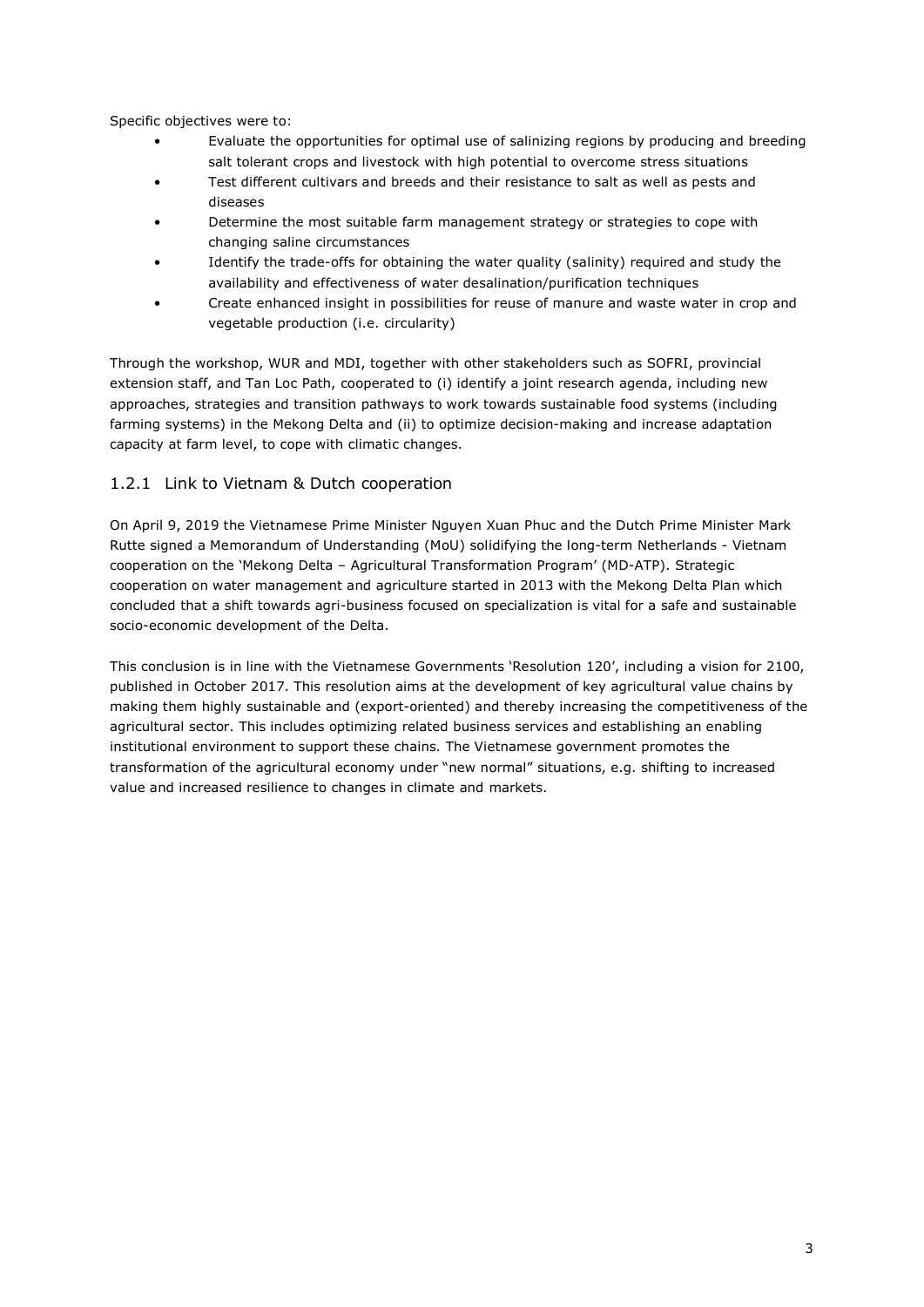## 2 Workshop outputs

The objective of the workshop was to formulate drivers and pressures affecting food systems in the Mekong Delta, based on a common understanding of the key issues, and a research and action agenda linked to pilot areas in the Mekong delta. For more detailed objectives see paragraph 1.2.

The participants strived to formulate an interdisciplinary research agenda combining several expert fields (e.g. crop, livestock, water and climate) and link to public and private sector service provision (e.g. finance, seeds, agro-chemicals) and via the food systems also to consumers.

### 2.1 Understanding the Mekong Delta – 26 Nov

Day one focused on getting a common understanding of the delta and key issues that are relevant for the agricultural transition in the delta. In addition, information between the various disciplines and groups was exchanged to get a sense of methods applied and connection between the groups. Mapping between the institutes based on disciplines was relatively easy, connecting beyond disciplines did work well for livestock, crop and water. Despite this, we were not yet able to move into methods and tools and how we can collaborate between disciplines, as this will also depend on the actual sites and contextspecific issues.

### 2.2 Field visit to potential pilot site – 27 Nov

The objective of the second workshop day was for participants to be able to enhance the understanding of salinity conditions, impacts of climate change, farming system strategies and existing climate change adaptation capacity, as well as supply-chain challenges for farmers. Finally, based on this enhanced understanding, participants are working towards fine-tuning the location of the pilot site. The field visit was instrumental to proceed in connecting between the disciplines and exchanging ideas to define common issues to work on.

## 2.3 Planning for action – 28 Nov

The objective of the final day was for participants to have an agreed-upon action plan for the next year, including timeline for data collection and other activities, and a clear division of responsibilities and tasks. The day started with an inventory of all participants impressions and thoughts, guided by the following questions:

- 1. What caught your attention during the field visit?
- 2. What did you like or dislike, and why?
- 3. What can we apply in our cooperation?

The common agenda, created based on the final question, consists of a clear list of common actions that was developed during the interactive session. A first draft including more details is presented in table 1.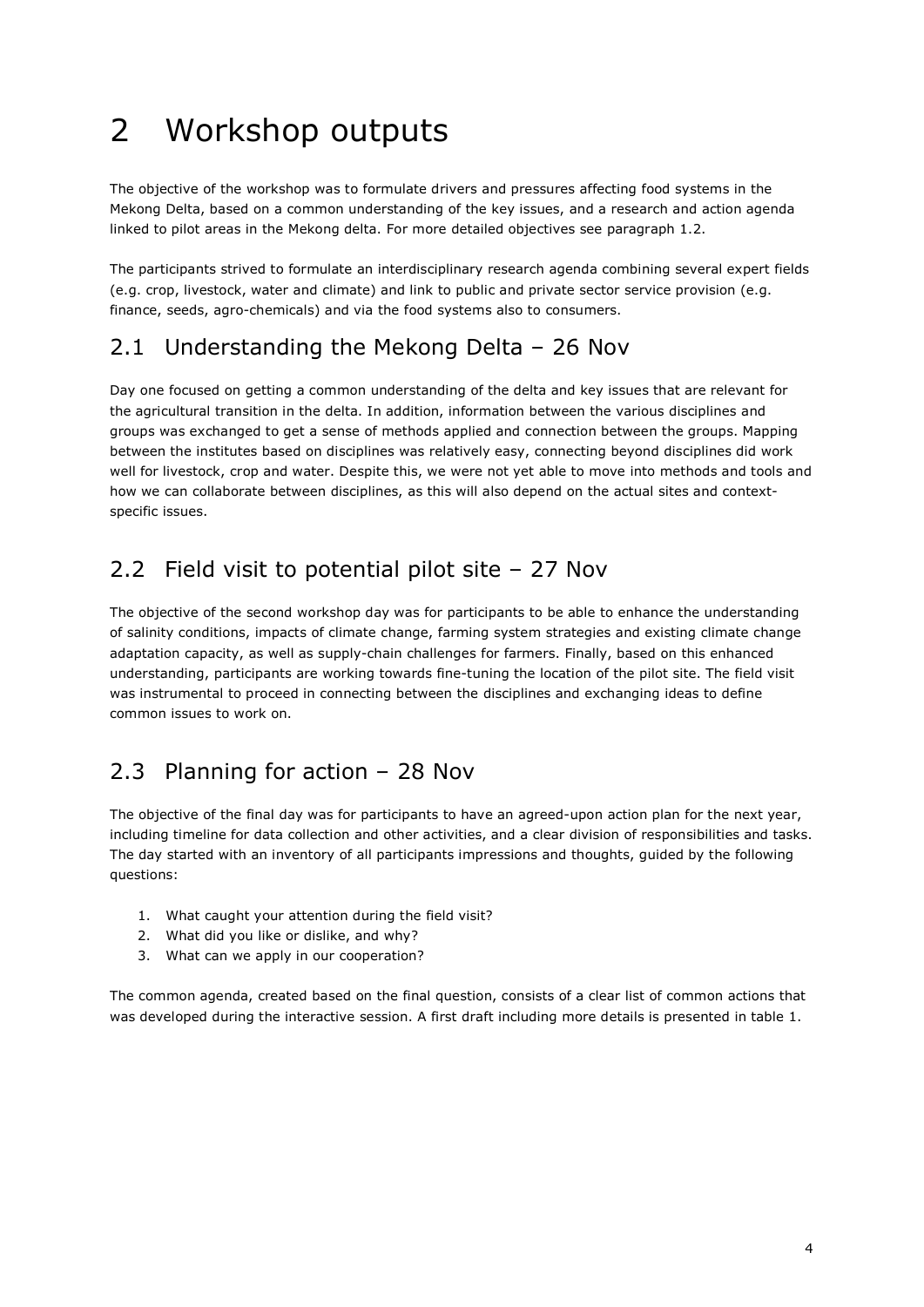| <b>Topic</b>                                                      | Table 1. Research topics and details on activities for the year 2020<br><b>Detailed description of activities</b>                                                                                                         | Team-members                                                      | <b>Deadline</b> |
|-------------------------------------------------------------------|---------------------------------------------------------------------------------------------------------------------------------------------------------------------------------------------------------------------------|-------------------------------------------------------------------|-----------------|
|                                                                   |                                                                                                                                                                                                                           |                                                                   |                 |
| A. Farming systems:<br>fruit, vegetables, fish -<br>crop calendar | A crop calendar is a table describing the entire<br>crop growth cycle (including rain and dry<br>season), specifying when crops, fruits and<br>vegetables grow optimally, also indicating<br>main risks and alternatives. | Lotte Klapwijk, Greet<br>Blom, Jan Verhagen                       | 31 March        |
|                                                                   | Livestock calendar (e.g. goat): critical                                                                                                                                                                                  |                                                                   |                 |
|                                                                   | moments will be defined                                                                                                                                                                                                   |                                                                   |                 |
| <b>B.</b> Feed and livestock<br>(trade-offs)                      | Trade-offs are derived from within the farming<br>system calendar (topic A)                                                                                                                                               | <b>Charlotte Verburg,</b><br>Lotte Klapwijk, Greet<br><b>Blom</b> | 31 March        |
|                                                                   | Nutrient cycles will be specified<br>Acceptable salinity levels will be identified for<br>certain animals (to be specified)                                                                                               |                                                                   |                 |
| C. Options in terms of                                            | Scale: farming system level                                                                                                                                                                                               | Raymond Creusen,                                                  | 31 March        |
| water treatment and                                               |                                                                                                                                                                                                                           | Gert-Jan Wilbers and Van                                          |                 |
| management                                                        | Check ideas with CTU                                                                                                                                                                                                      | Pham Dang Tri (CTU)                                               |                 |
| <b>D.</b> Follow-up meeting:                                      | Minister of Agriculture has visited the                                                                                                                                                                                   | Contact points WUR: Jan                                           | March           |
| VN-NL Mekong Delta                                                | 'programme'                                                                                                                                                                                                               | Verhagen, Charlotte                                               |                 |
| Agricultural                                                      |                                                                                                                                                                                                                           | Verburg, Lotte Klapwijk                                           |                 |
| Transformation                                                    | Need to stay visible; once a selection is made                                                                                                                                                                            |                                                                   |                 |
| Programme                                                         | for specific crops and/or regions, we need to                                                                                                                                                                             |                                                                   |                 |
|                                                                   | take this into account                                                                                                                                                                                                    |                                                                   |                 |
| E. Map current farming                                            | Current (integrated) farming systems will be                                                                                                                                                                              | Jan Verhagen, Lotte                                               | 3 April         |
| systems in salt-fresh                                             | mapped for the salt-fresh water zone in the                                                                                                                                                                               | Klapwijk, Dr. Nhan, Thinh                                         |                 |
| water zone                                                        | Mekong Delta                                                                                                                                                                                                              |                                                                   |                 |
| <b>F.</b> Meeting Vietnam                                         | In advance:                                                                                                                                                                                                               | Lotte Klapwijk and                                                | $17 - 30$       |
|                                                                   |                                                                                                                                                                                                                           | other WUR colleagues                                              | April           |
|                                                                   | -work together with CTU on an extended                                                                                                                                                                                    |                                                                   |                 |
|                                                                   | situation analysis (maps, visit farms, more                                                                                                                                                                               | together with:                                                    | 29 April        |
|                                                                   | specific data)                                                                                                                                                                                                            |                                                                   | (date           |
|                                                                   |                                                                                                                                                                                                                           | <b>CTU</b>                                                        | meeting)        |
|                                                                   | Meeting on 29 <sup>th</sup> April: main aim is to exchange                                                                                                                                                                | <b>VNFU</b>                                                       |                 |
|                                                                   | information within the project-team                                                                                                                                                                                       | SOFRI                                                             |                 |
|                                                                   |                                                                                                                                                                                                                           | Tan Loc Path                                                      |                 |
| G. Selection of pilot site                                        | Pilot site(s) need to be clear after meeting in<br>April 2020                                                                                                                                                             | <b>ALL</b>                                                        | 30 April        |
| <b>H.</b> Evaluating genetic                                      | An experiment on genetic diversity for salt                                                                                                                                                                               | Ben Vosman &                                                      | 30 April        |
| diversity for salt and                                            | and white fly resistance (in chili pepper)                                                                                                                                                                                | Le Thi Kinh (Tan Loc Pat)                                         |                 |
| white fly resistance (for                                         |                                                                                                                                                                                                                           |                                                                   |                 |
| chili pepper) (27+28)                                             | Four different Capsicum species                                                                                                                                                                                           |                                                                   |                 |
| I. Policy: national to                                            | Existing policy framework: Transition in                                                                                                                                                                                  | Jan                                                               | 31 May          |
| local level                                                       | Agriculture                                                                                                                                                                                                               | Verhagen, Dr. Nhan,                                               |                 |
|                                                                   |                                                                                                                                                                                                                           | Esther, Mrs. Ha (VNFU)                                            |                 |
| J. Farming systems                                                | To create clarity on current ongoing farming                                                                                                                                                                              | Lotte Klapwijk, Dr. Tin                                           | 31 June         |
| indicators (part 1)                                               | systems work: indicators measured per                                                                                                                                                                                     | & Duyen                                                           |                 |
|                                                                   | system component, definition of success                                                                                                                                                                                   |                                                                   |                 |
| K. Transition pathways                                            | Opportunities / scenarios and their                                                                                                                                                                                       | Prof. Thu, Duyen, Esther                                          | 21 July         |
| and farmer choices                                                | consequences provided: incl. specifying the                                                                                                                                                                               | Koopmanschap,                                                     |                 |

Table 1. Research topics and details on activities for the year 2020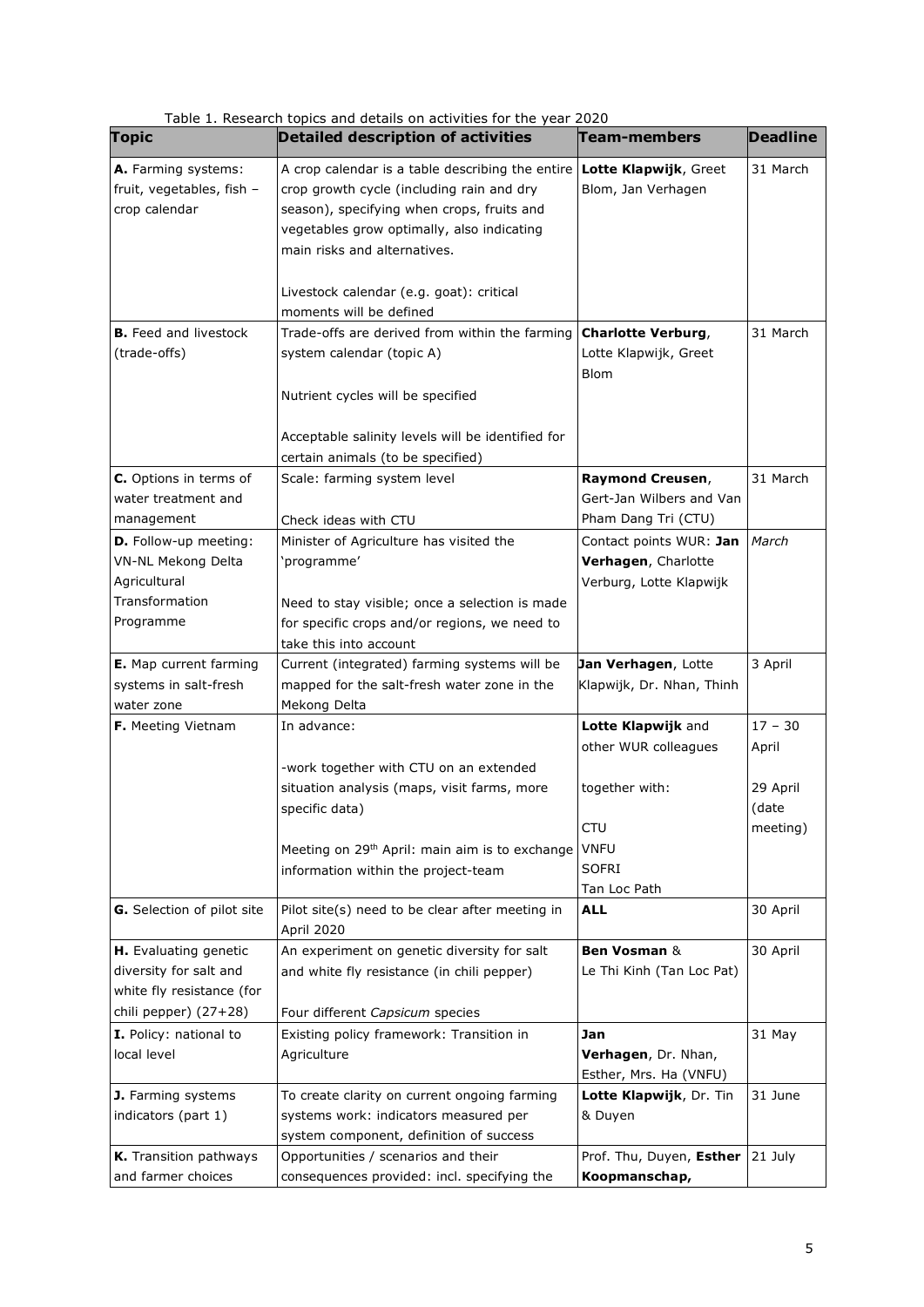|                               | conditions for certain choices and                                         | Charlotte Verburg, Lotte |          |
|-------------------------------|----------------------------------------------------------------------------|--------------------------|----------|
|                               | implementation, based on a mapping exercise                                | Klapwijk                 |          |
|                               | of the current food system in the Mekong                                   |                          |          |
|                               | Delta with a specific focus on certain key-                                |                          |          |
|                               | value chains                                                               |                          |          |
|                               |                                                                            |                          |          |
|                               | Trade-offs for integration                                                 |                          |          |
|                               |                                                                            | Input from CTU! (perhaps |          |
|                               | Open interviews with $#$ farmers according to                              | together with students)  |          |
|                               | the so called 'Planned Behaviour' methodology                              |                          |          |
|                               | (Annette Pronk, in Indonesia)                                              |                          |          |
| L. Indicators Farming         | Addition $+$ specification to ongoing farming                              | Dr. Tin, Duyen, Lotte    | 31       |
| Systems (part 2)              | systems work (topic J): indicators per system                              | <b>Klapwijk</b> and      | December |
|                               | component, definition of success, etc.                                     | Charlotte Verburg        |          |
| M. Literature review on       | Literature review focuses on the most relevant <b>Ben Vosman</b> and SOFRI |                          | 31 Dec   |
| fruit trees                   | fruit trees for the Mekong Delta (mango,                                   |                          |          |
|                               | dragon fruit, long an, pomelo, etc.)                                       |                          |          |
| N. Study different            | Perhaps: using questionnaire of Dolfi Debrot                               | CTU colleague + WUR      |          |
| shrimp production             | (50-60 ponds, range from extensive to                                      |                          |          |
| systems                       | intensive production systems)                                              |                          |          |
| <b>O.</b> Baseline assessment | Paper                                                                      | <b>Charlotte Verburg</b> | 31       |
| of the productivity of        |                                                                            | (Lotte Klapwijk, Greet   | December |
| relevant animal types in      |                                                                            | Blom)                    | 2020     |
| relation to salt intake in    |                                                                            |                          |          |
| the pilot site in Vietnam     |                                                                            |                          |          |
| (and therefore in             |                                                                            |                          |          |
| comparable areas of the       |                                                                            |                          |          |
| Mekong Delta)                 |                                                                            |                          |          |